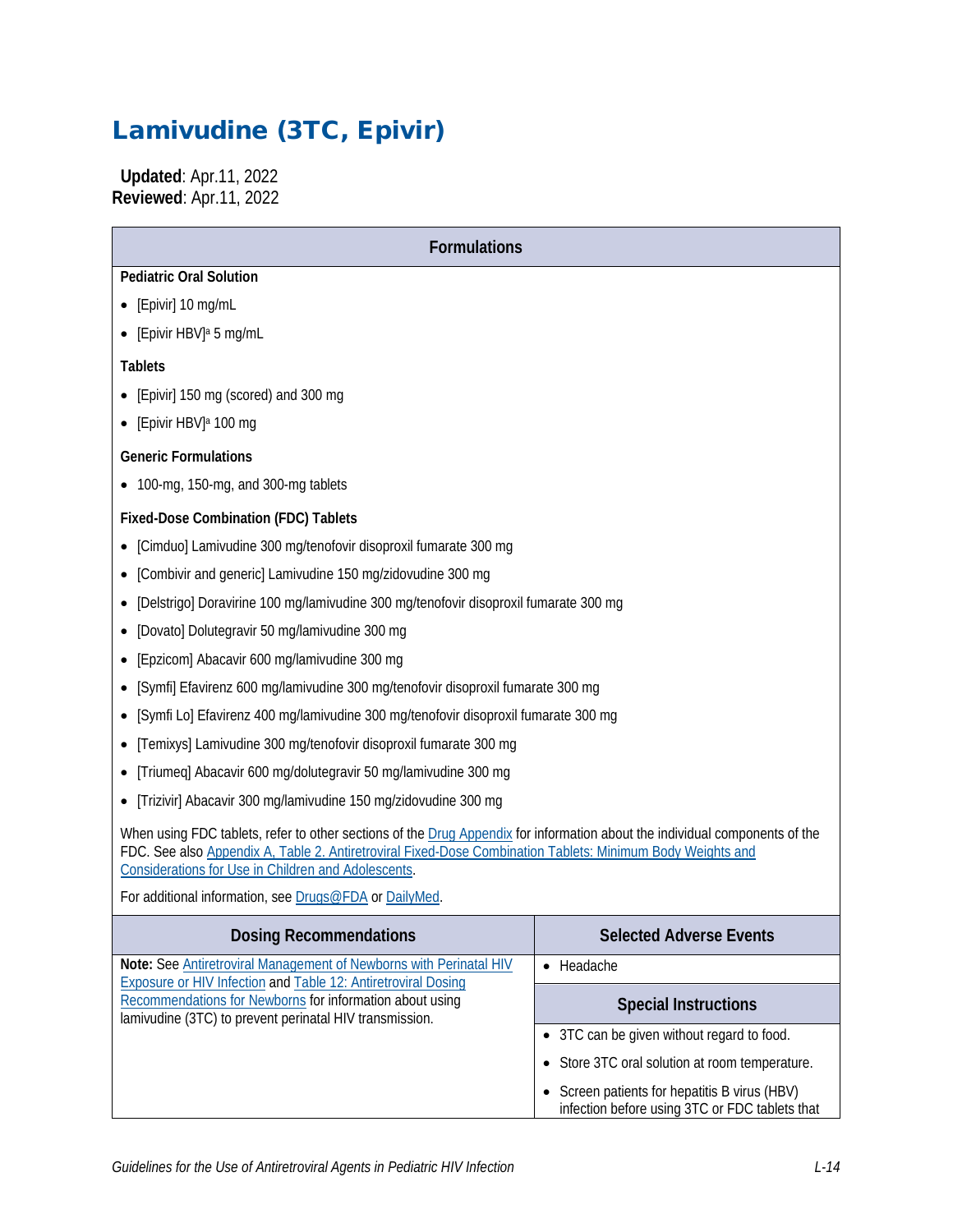#### **Neonate (≥32 Weeks Gestation at Birth) and Infant (Birth to <4 Weeks) Dose**

#### *Oral Solution*

• 3TC 2 mg/kg twice daily

#### **Infant and Child Dose**

• Once-daily dosing of the 3TC oral solution **is not recommended** when initiating 3TC oral solution in infants and young children. Patients can be transitioned to once-daily treatment with the oral solution when they have been stable on twice-daily treatment for 36 weeks and are aged ≥3 years. Please see the note below and refer to the text for more detail.

#### *Aged ≥4 Weeks to <3 Months*

• 3TC 4 mg/kg twice daily of the oral solution

#### *Aged ≥3 Months to <3 Years*

• 3TC 5 mg/kg twice daily of the oral solution (maximum 150 mg per dose)

#### *Aged ≥3 Years*

- 3TC 5 mg/kg twice daily of the oral solution (maximum 150 mg per dose); *or*
- 3TC 10 mg/kg once daily of the oral solution (maximum 300 mg per dose)

#### **Weight-Band Dosing for the 10-mg/mL Lamivudine Oral Solution in Children Weighing ≥3 kg**

| Weight            | Twice-Daily Dose,<br>АM | Twice-Daily Dose,<br><b>PM</b> |
|-------------------|-------------------------|--------------------------------|
| 3 kg to $<$ 6 kg  | 3 mL                    | 3 mL                           |
| 6 kg to $<$ 10 kg | 4 mL                    | 4 mL                           |
| 10 kg to <14 kg   | 6 mL                    | 6 mL                           |

*Weighing ≥14 kg and Able to Swallow Tablets*

- Weight-band dosing (see table below; dose is approximately 3TC 5 mg/kg per day twice daily or 3TC 10 mg/kg once daily)
- The scored tablet is the preferred formulation for pediatric patients weighing ≥14 kg who can swallow a tablet.

contain 3TC. Severe acute exacerbations of HBV can occur after discontinuation of lamivudine. Hepatic function and HBV viral load should be monitored for several months after patients with HBV infection stop taking 3TC. Patients with HBV/HIV coinfection who receive Dovato will require additional treatment for chronic HBV infection.

#### **Metabolism/Elimination**

#### **Lamivudine Dosing in Patients with Hepatic Impairment**

- No change in 3TC dosing is required for patients with hepatic impairment.
- FDC tablets containing abacavir (ABC) or zidovudine (ZDV) should not be used in patients who have impaired hepatic function.
- Symfi and Symfi Lo should be used in with caution in patients with hepatic impairment; Symfi and Symfi Lo are not recommended for use in moderate or severe hepatic impairment.
- Delstrigo and Dovato do not require dose adjustment in mild or moderate hepatic impairment but have not been studied in patients and so are not recommended with severe hepatic impairment.

#### **Lamivudine Dosing in Patients with Renal Impairment**

- Dose adjustment of 3TC is required for patients with renal insufficiency.
- FDC tablets containing 3TC should not be used in patients who have creatinine clearance <50 mL/min or are on hemodialysis.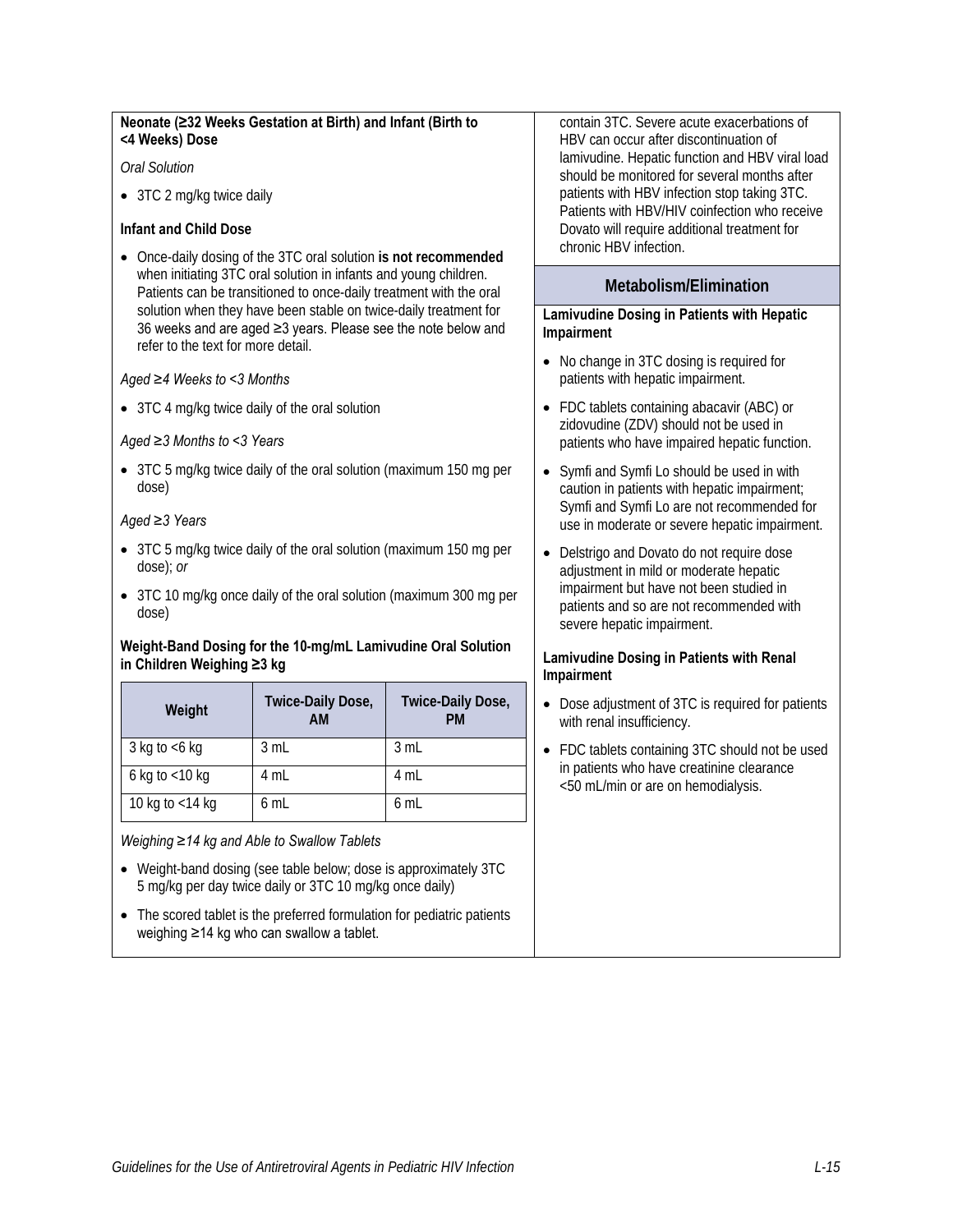**Weight-Band Dosing for the Scored, 150-mg Lamivudine Tablet in Children Weighing ≥14 kg**

| Weight             | Twice-<br>Daily<br>Dose, AM | Twice-<br>Daily<br>Dose, PM | <b>Once-Daily</b><br>Dose             |
|--------------------|-----------------------------|-----------------------------|---------------------------------------|
| 14 kg to <20 kg    | 1/ <sub>2</sub> tablet      | 1/ <sub>2</sub> tablet      | 1 tablet                              |
|                    | $(75 \text{ mg})$           | $(75 \text{ mg})$           | $(150 \text{ mg})$                    |
| $≥20$ kg to <25 kg | $\frac{1}{2}$ tablet        | 1 tablet                    | 1 <sup>1</sup> / <sub>2</sub> tablets |
|                    | $(75 \text{ mg})$           | $(150 \text{ mg})$          | $(225 \text{ mg})$                    |
| ≥25 kg             | 1 tablet                    | 1 tablet                    | 2 tablets                             |
|                    | $(150 \text{ mg})$          | $(150 \text{ mg})$          | $(300 \text{ mg})$                    |

**Note:** The Panel on Antiretroviral Therapy and Medical Management of Children Living with HIV (the Panel) supports switching from twice-daily dosing to once-daily dosing of 3TC (using the oral solution or tablets) in children aged ≥3 years who have been clinically stable for 36 weeks with undetectable viral loads and stable CD4 T lymphocyte cell counts. Clinicians should choose a once-daily regimen using the once-daily dose of 3TC indicated above (approximately 3TC 10 mg/kg, with a maximum of 3TC 300 mg once daily).

*Child and Adolescent (Weighing ≥25 kg) and Adult Dose*

- 3TC 150 mg twice daily; *or*
- 3TC 300 mg once daily

#### **[Cimduo] Lamivudine/Tenofovir Disoproxil Fumarate (TDF)**

*Child and Adolescent (Weighing >35 kg) and Adult Dose*

• One tablet once daily

#### **[Combivir and Generic] Lamivudine/Zidovudine**

*Child and Adolescent (Weighing ≥30 kg) and Adult Dose*

• One tablet twice daily

**[Delstrigo] Doravirine/Lamivudine/TDF**

*Child and Adolescent (Weighing ≥35 kg) and Adult Dose*

• One tablet once daily in ARV-naive patients and ARV-experienced patients who have been virologically suppressed (HIV RNA <50 copies/mL) on a stable ARV regimen with no history of treatment failure and no known mutations associated with resistance to the individual components of Delstrigo.

#### **[Dovato] Dolutegravir/Lamivudine**

*Adult Dose*

• One tablet once daily with or without food as a complete antiretroviral (ARV) regimen in antiretroviral therapy (ART)–naive adults with no known mutations associated with resistance to the individual components of Dovato.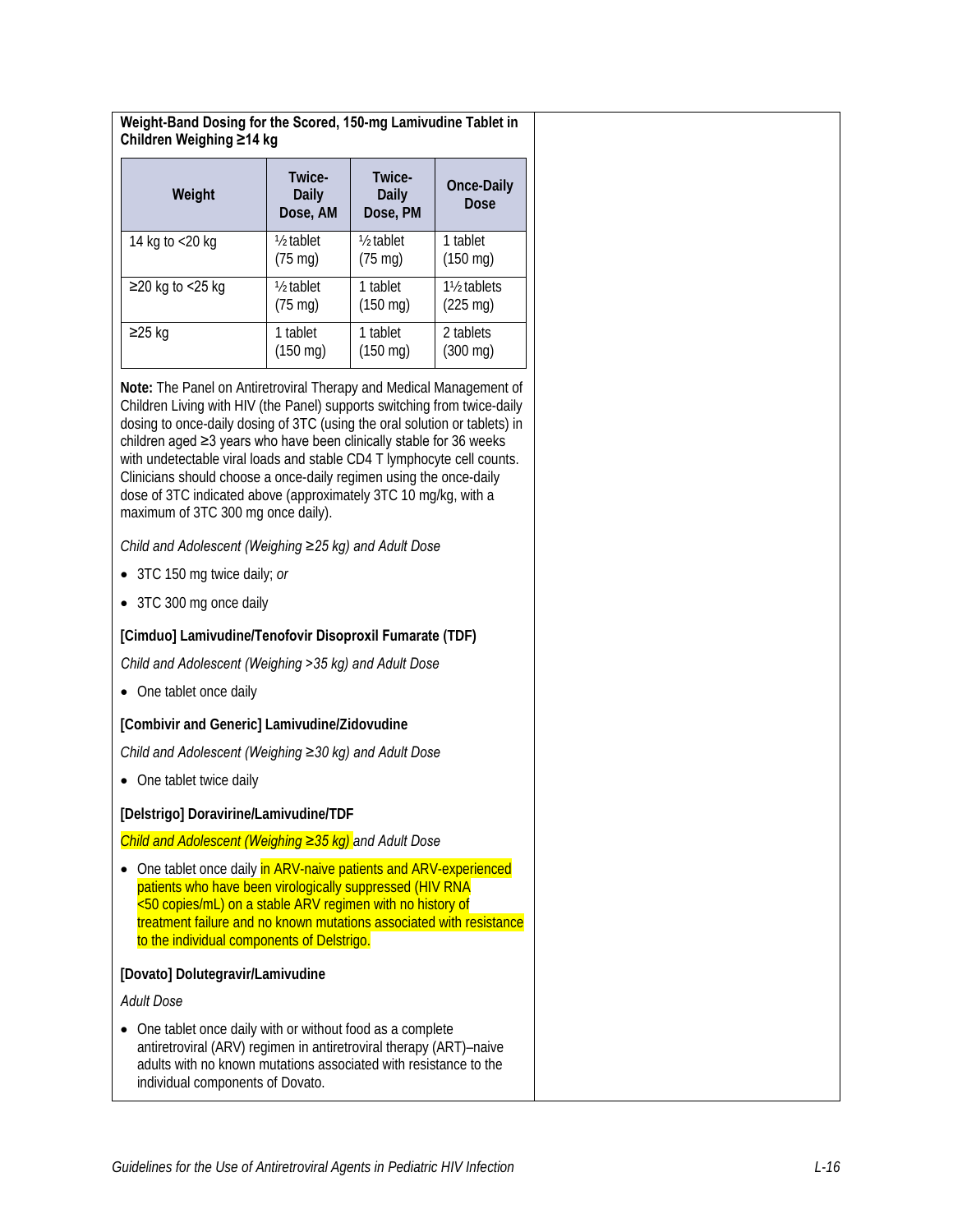• Dovato is not approved by the U.S. Food and Drug Administration (FDA) or recommended by the Panel for use in children or adolescents as a complete ARV regimen. However, it could be used as part of a three-drug regimen in patients who meet the minimum body weight requirements for each component drug.

#### **[Epzicom] Abacavir/Lamivudine**

*Child and Adolescent (Weighing ≥25 kg) and Adult Dose*

• One tablet once daily

#### **[Symfi] Efavirenz 600 mg/Lamivudine/TDF**

*Child and Adolescent (Weighing ≥40 kg) and Adult Dose*

• One tablet once daily on an empty stomach

#### **[Symfi Lo] Efavirenz 400 mg/Lamivudine/TDF**

*Child and Adolescent (Weighing ≥35 kg) and Adult Dose*

- One tablet once daily on an empty stomach
- Symfi Lo has not been studied in children (sexual maturity ratings [SMRs] 1–3), and major interindividual variability in efavirenz (EFV) plasma concentrations has been found in pediatric patients in a multiethnic setting. The 400-mg dose of EFV may be too low in children or adolescents with SMRs 1 to 3 who weigh ≥40 kg. The use of therapeutic drug monitoring is suggested by some Panel members when Symfi Lo is used in pediatric patients who weigh ≥40 kg (see the [Efavirenz](https://clinicalinfo.hiv.gov/en/guidelines/pediatric-arv/efavirenz) section for more information).

#### **[Temixys] Lamivudine/TDF**

*Child and Adolescent (Weighing ≥35 kg) and Adult Dose*

• One tablet once daily

#### **[Triumeq] Abacavir/Dolutegravir/Lamivudine**

*Child and Adolescent (Weighing ≥25 kg) and Adult Dose*

- One tablet once daily
- This FDC tablet can be used in patients who are ART-naive or ARTexperienced (but integrase strand transfer inhibitor naive) and who are not being treated with uridine diphosphate glucuronosyltransferase 1A1 or cytochrome P450 3A inducers.
- The FDA-approved dose for pediatric patients is one tablet once daily for patients weighing ≥40 kg (see th[e Dolutegravir](https://aidsinfo.nih.gov/guidelines/html/2/pediatric-arv/435/dolutegravir) section for more information).

#### **[Trizivir and Generic] Abacavir/Lamivudine/Zidovudine**

*Child and Adolescent (Weighing ≥30 kg) and Adult Dose*

• One tablet twice daily

a Epivir HBV oral solution and tablets contain a lower amount of 3TC than Epivir oral solution and tablets. The amount of 3TC in the Epivir HBV solution and tablet was based on dosing for treatment of HBV infection in people without HIV coinfection.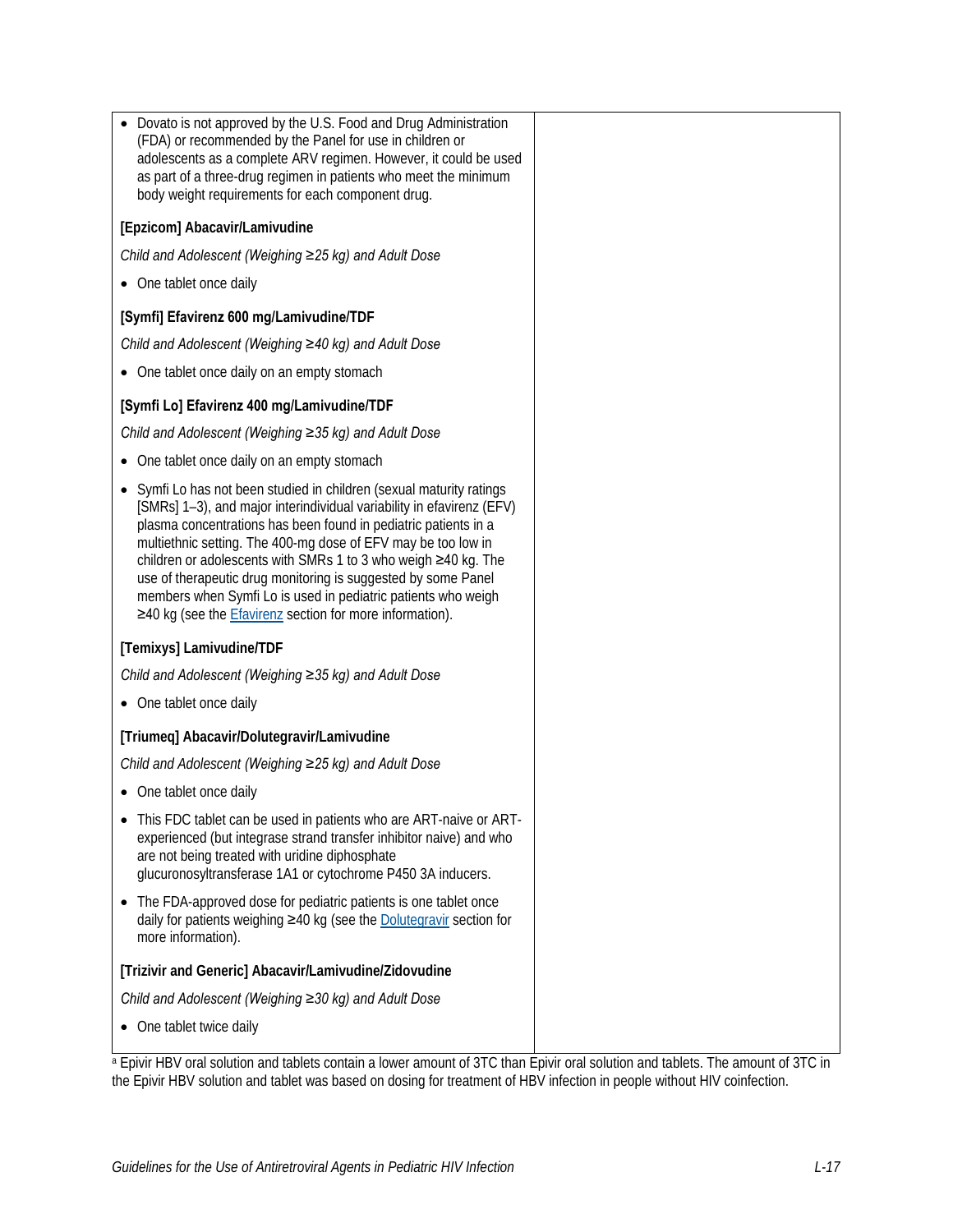Patients with HIV who are taking Epivir HBV as part of their ARV regimen should receive the appropriate amount of oral solution or the appropriate number of tablets to achieve the higher doses of 3TC that are used to treat HIV.

# **Drug Interactions**

Additional information about drug interactions is available in the [Adult and Adolescent](https://clinicalinfo.hiv.gov/en/guidelines/adult-and-adolescent-arv/whats-new-guidelines)  [Antiretroviral Guidelines](https://clinicalinfo.hiv.gov/en/guidelines/adult-and-adolescent-arv/whats-new-guidelines) and the [HIV Drug Interaction Checker.](http://www.hiv-druginteractions.org/)

- Drugs that decrease renal function could decrease clearance of lamivudine (3TC).
- **Do not use** 3TC in combination with emtricitabine (FTC), because these drugs have similar resistance profiles and using them together offers no additional benefit[.1](#page-8-0) **Do not use** 3TC with fixed-dose combination (FDC) medications that contain 3TC or FTC. Please see [Appendix A,](https://clinicalinfo.hiv.gov/en/guidelines/pediatric-arv/appendix-table-1-antiretrovirals-available-fixed-dose-combination-tablets?view=full)  [Table 1. Antiretrovirals Available in Fixed-Dose Combination Tablets](https://clinicalinfo.hiv.gov/en/guidelines/pediatric-arv/appendix-table-1-antiretrovirals-available-fixed-dose-combination-tablets?view=full) and refer to other sections of the [Drug Appendix](https://clinicalinfo.hiv.gov/en/guidelines/pediatric-arv/overview-0) for drug interaction information about each individual component of FDC tablets.

# **Major Toxicities**

- *More common:* Headache, nausea
- *Less common (more severe):* Peripheral neuropathy, lipodystrophy/lipoatrophy
- *Rare:* Increased levels of liver enzymes. Lactic acidosis and severe hepatomegaly with steatosis, including fatal cases, have been reported.

### **Resistance**

The International Antiviral Society–USA maintains a list of [HIV drug resistance mutations](https://www.iasusa.org/resources/hiv-drug-resistance-mutations/) and the [Stanford University HIV Drug Resistance Database](http://hivdb.stanford.edu/DR/) offers a discussion of each mutation.

# **Pediatric Use**

# *Approval*

3TC is approved by the U.S. Food and Drug Administration (FDA) for the treatment of children aged ≥3 months.

# *Considerations for Use*

The efficacy and toxicity of 3TC are equivalent to the efficacy and toxicity of FTC. The oral formulation of FTC has an advantage over the liquid formulation of 3TC because it can be given once daily at antiretroviral (ARV) initiation, whereas the liquid formulation of 3TC needs to be given twice daily at ARV initiation. When pill formulations of 3TC or FTC are used, they can be administered once daily.

### *Comparative Clinical Trials*

Investigators studying the AIDS Therapy Evaluation in the Netherlands (ATHENA) cohort compared the efficacy of tenofovir disoproxil fumarate (TDF) plus FTC to TDF plus 3TC when these drugs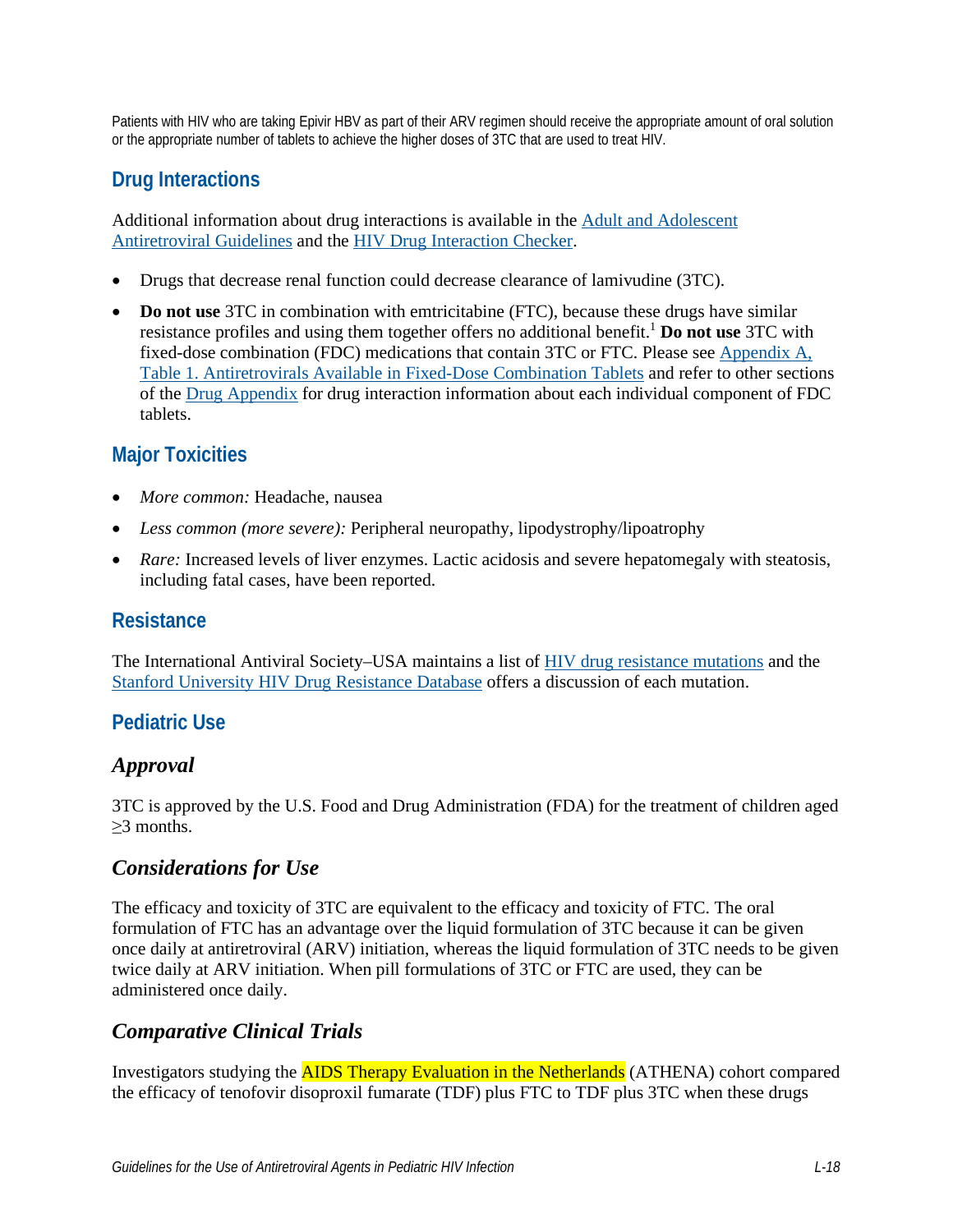were administered with a ritonavir-boosted protease inhibitor (darunavir, atazanavir, or lopinavir) in ART-naive patients.<sup>2</sup> The adjusted hazard ratio for the virologic failure of  $3TC$ -containing regimens compared to FTC-containing regimens within 240 weeks of starting therapy was 1.15 (95% confidence interval, 0.58–2.27). These regimens had no difference in time to virologic suppression during the first 48 weeks of therapy or time to virologic failure after attaining suppression. In a Swiss cohort, Yang et al. found a potential difference in efficacy between FTC and 3TC; however, the difference disappeared after adjusting for pill burden. Current evidence suggests that FTC and  $3TC$  have equivalent efficacy and toxicity in ARV-naive patients.<sup>3</sup>

# *Efficacy*

3TC has been studied in children with HIV both alone and in combination with other ARV drugs. Extensive data have demonstrated the safety of 3TC and have shown that this drug is associated with clinical improvement and virologic response. It is commonly used in children with HIV as a component of a dual nucleoside reverse transcriptase inhibitor (NRTI) backbone.<sup>4-12</sup> In one study that evaluated the efficacy of NRTI background components, the combination of 3TC plus abacavir (ABC) was superior to zidovudine (ZDV) plus 3TC or ZDV plus ABC in achieving long-term virologic efficacy.<sup>[13](#page-9-0)</sup>

# *Pharmacokinetics in Infants*

Because of its safety profile and availability in a liquid formulation, 3TC has been given to infants during the first 6 weeks of life starting at a dose of 2 mg/kg every 12 hours before age 4 weeks[.](#page-8-4)<sup>9</sup> A population pharmacokinetic (PK) analysis of infants who received 3TC affirms that adjusting the dose from 3TC 2 mg/kg to 3TC 4 mg/kg every 12 hours at age 4 weeks provides optimal 3TC exposure for infants with normal maturation of renal function.<sup>14</sup> For infants, the World Health Organization weight-band dosing (which is up to five times higher than the FDA-approved dose) results in greater plasma concentrations than the 3TC 2 mg/kg dose.<sup>15</sup> In HIV Prevention Trials Network (HPTN) 040, 3TC was administered as a component of a three-drug regimen to prevent perinatal transmission during the first 2 weeks of life. For 2 weeks, all infants weighing  $>2,000 \text{ g}$ received 3TC 6 mg twice daily, and infants weighing ≤2,000 g received 3TC 4 mg twice daily. These doses resulted in 3TC exposure that was similar to the exposure seen in infants who received the standard twice-daily dosing schedule of 3TC 2 mg/kg per dose for neonates.<sup>16</sup>

# *Pharmacokinetics of Liquid versus Tablet Preparations*

The PKs of 3TC have been studied after either single or repeat doses in 210 pediatric subjects. Pediatric subjects who received 3TC oral solution according to the recommended dose regimen achieved plasma concentrations of 3TC that were approximately 25% lower than those of adults with HIV who received the oral solution. Pediatric subjects who received 3TC tablets achieved plasma concentrations that were comparable to or slightly higher than those observed in adults who received tablets. In pediatric subjects, the relative bioavailability of 3TC oral solution is approximately 40% lower than the relative bioavailability of tablets that contain 3TC, despite no difference in the bioavailability of these two formulations among adults. The mechanisms for the diminished relative bioavailability of 3TC oral solution are unknown,<sup>17</sup> but results from a study in adults that compared the PKs of 3TC oral solution administered either alone or with increasing concentrations of sorbitol indicate that sorbitol decreases the total exposure of 3TC oral solution.<sup>18</sup> Sorbitol is a component of several ARV solutions, including ABC, as well as common over-the-counter medications that may be used in infants and young children; this may explain the PK discrepancy between the oral solution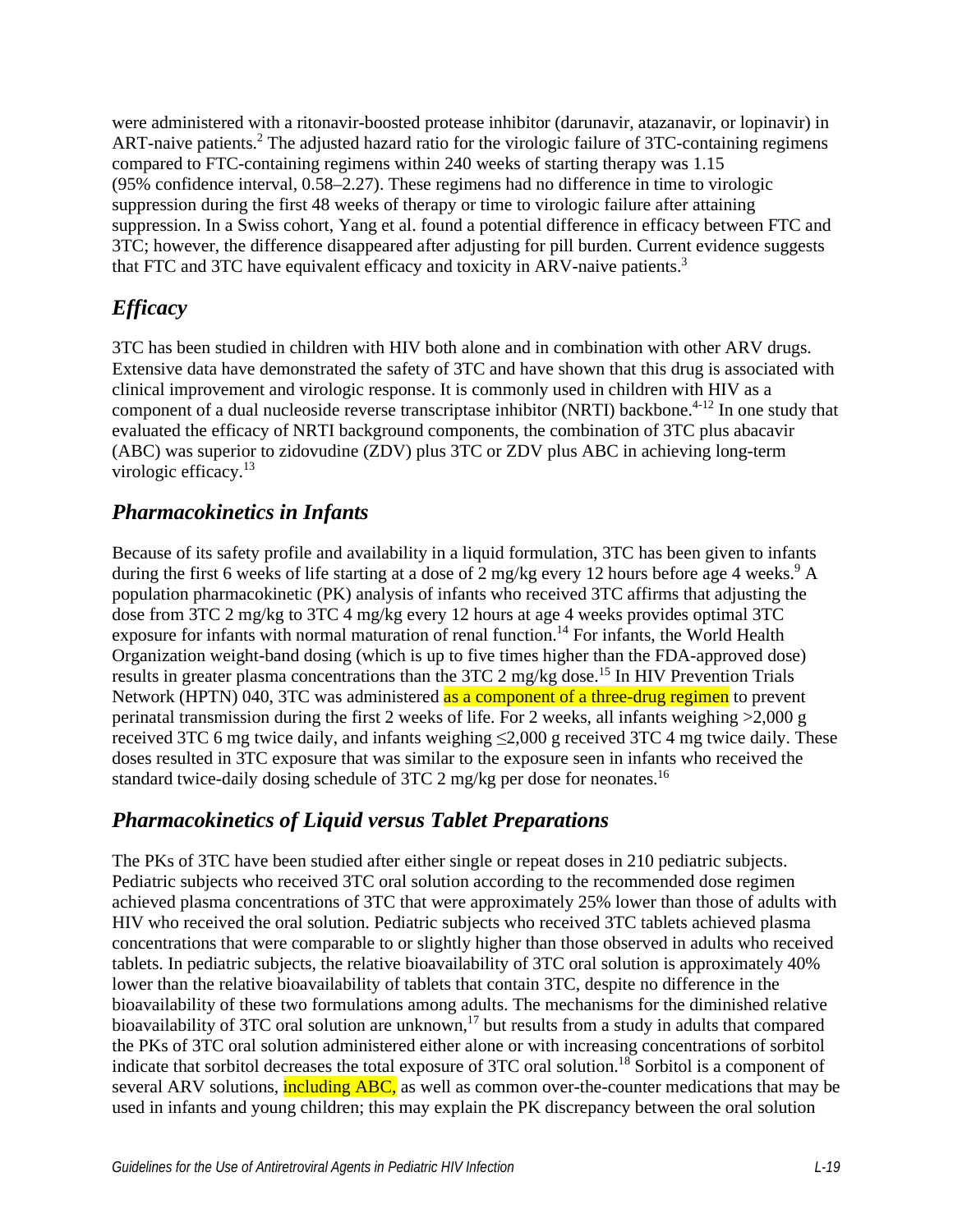and tablet formulations. Modeling of PK data in pediatric patients suggests that increasing the oral solution dose to 3TC 5 mg/kg per dose twice daily or 3TC 10 mg/kg per dose once daily (with a maximum of 3TC 300 mg administered daily) in children aged ≥3 months would provide exposures similar to those seen in adult patients who received tablet formulations. However, modeling was done with PK data derived from studies that did not use 3TC liquid formulation, and so modeling may not predict exposures for 3TC oral solution, especially when used with liquid ABC. The Panel on Antiretroviral Therapy and Medical Management of Children Living with HIV (the Panel) **does not recommend** using a once-daily dose of 3TC until a child is aged >3 years. However, this new dosing schedule is now included in the 3TC package insert, even though no clinical data are available for patients who received both 3TC and sorbitol-containing medications.

### *Dosing Considerations—Once-Daily versus Twice-Daily Administration*

The standard adult dose for 3TC is 300 mg once daily, but data are lacking on once-daily administration of 3TC in children. Population PK data indicate that once-daily dosing of 3TC 8 mg/kg leads to area under the curve over 24 hours (AUC<sub>0–24h</sub>) values that are similar to those seen in patients taking 3TC 4 mg/kg twice daily, but minimum blood plasma concentration  $(C_{min})$  values are significantly lower and maximum blood plasma concentration  $(C_{\text{max}})$  values are significantly higher in children aged 1 year to 18 years.<sup>19</sup> Intensive PKs of once-daily versus twice-daily dosing of 3TC were evaluated in children with HIV aged 2 to 13 years in the PENTA (Paediatric European Network for Treatment of AIDS) 13 trial<sup>4</sup> and in children aged 3 months to 36 months in the PENTA 15 trial[.20](#page-9-7) Both the PENTA 13 and PENTA 15 trials used a crossover design with doses of 3TC 8 mg/kg once daily or 3TC 4 mg/kg twice daily. AUC<sub>0-24</sub> and clearance values were similar between these two dosing schedules, and most children maintained an undetectable HIV RNA value after the switch. An ARROW (AntiRetroviral Research fOr Watoto) trial PK study of 41 children aged 3 to 12 years (median age 7.6 years) in Uganda who were stable on twice-daily 3TC also showed equivalent AUC<sub>0–24h</sub> and good clinical outcomes (defined by a low disease stage and a high CD4 T lymphocyte [CD4] cell count) after switching to once-daily 3TC. Median follow-up time during this study was 1.15 years.<sup>[21](#page-10-0)</sup> The larger ARROW trial was a randomized, noninferiority trial that investigated once-daily versus twice-daily doses of 3TC in >600 pediatric patients who had initiated therapy with twice-daily 3TC and who had been receiving therapy for ≥36 weeks. Median follow-up time during the study was 114 weeks. Rates of plasma HIV RNA suppression and adverse event profiles for once-daily 3TC were similar to (and statistically noninferior to) those of twice-daily  $3TC<sup>22</sup>$ 

All four of the studies discussed above enrolled patients who had a low plasma HIV RNA or who were clinically stable on twice-daily 3TC before switching to once-daily dosing. Therefore, the Panel supports switching from twice-daily to once-daily dosing of 3TC in children aged  $\geq$ 3 years who have been clinically stable for 36 weeks with an undetectable viral load and stable CD4 count. Clinicians should use a 10 mg/kg per dose of 3TC oral solution or a weight-based dose of 3TC tablets (neither exceeding  $3TC\ 300\ \text{mg}$ ) as part of a once-daily regimen.<sup>23</sup> More long-term clinical trials with viral efficacy endpoints are needed to confirm that once-daily dosing of 3TC can be used effectively as part of an initial ARV regimen in children.

3TC undergoes intracellular metabolism to reach its active form, 3TC triphosphate. In adolescents, the mean half-life of intracellular 3TC triphosphate (17.7 hours) is considerably longer than that of unphosphorylated 3TC in plasma (1.5–2 hours). Intracellular concentrations of 3TC triphosphate are equivalent whether 3TC is given once daily or twice daily in adults and adolescents. This supports a recommendation for once-daily 3TC dosing based on FDA recommendations.<sup>24[,25](#page-10-4)</sup>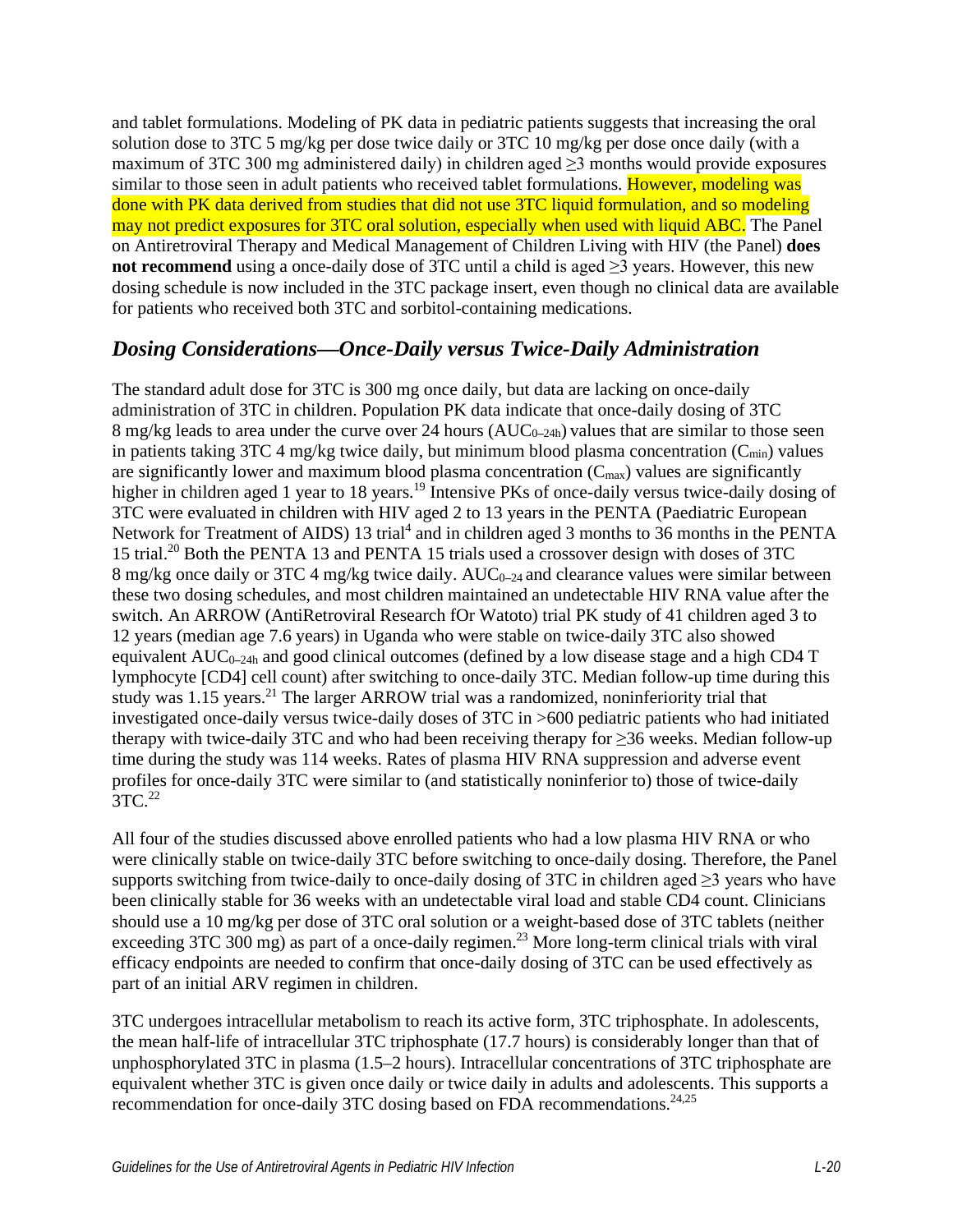# *Considerations for Use*

Weight-band dosing recommendations for 3TC have been developed for children weighing ≥3 kg and receiving either the 10-mg/mL oral solution or the 150-mg scored tablets.<sup>26-28</sup>

Both FTC and 3TC have antiviral activity and efficacy against hepatitis B virus. For a comprehensive review of this topic, see the [Hepatitis B Virus](https://clinicalinfo.hiv.gov/en/guidelines/pediatric-opportunistic-infection/hepatitis-b-virus?view=full) section in the [Pediatric Opportunistic Infection](https://clinicalinfo.hiv.gov/en/guidelines/pediatric-opportunistic-infection/whats-new)  [Guidelines.](https://clinicalinfo.hiv.gov/en/guidelines/pediatric-opportunistic-infection/whats-new)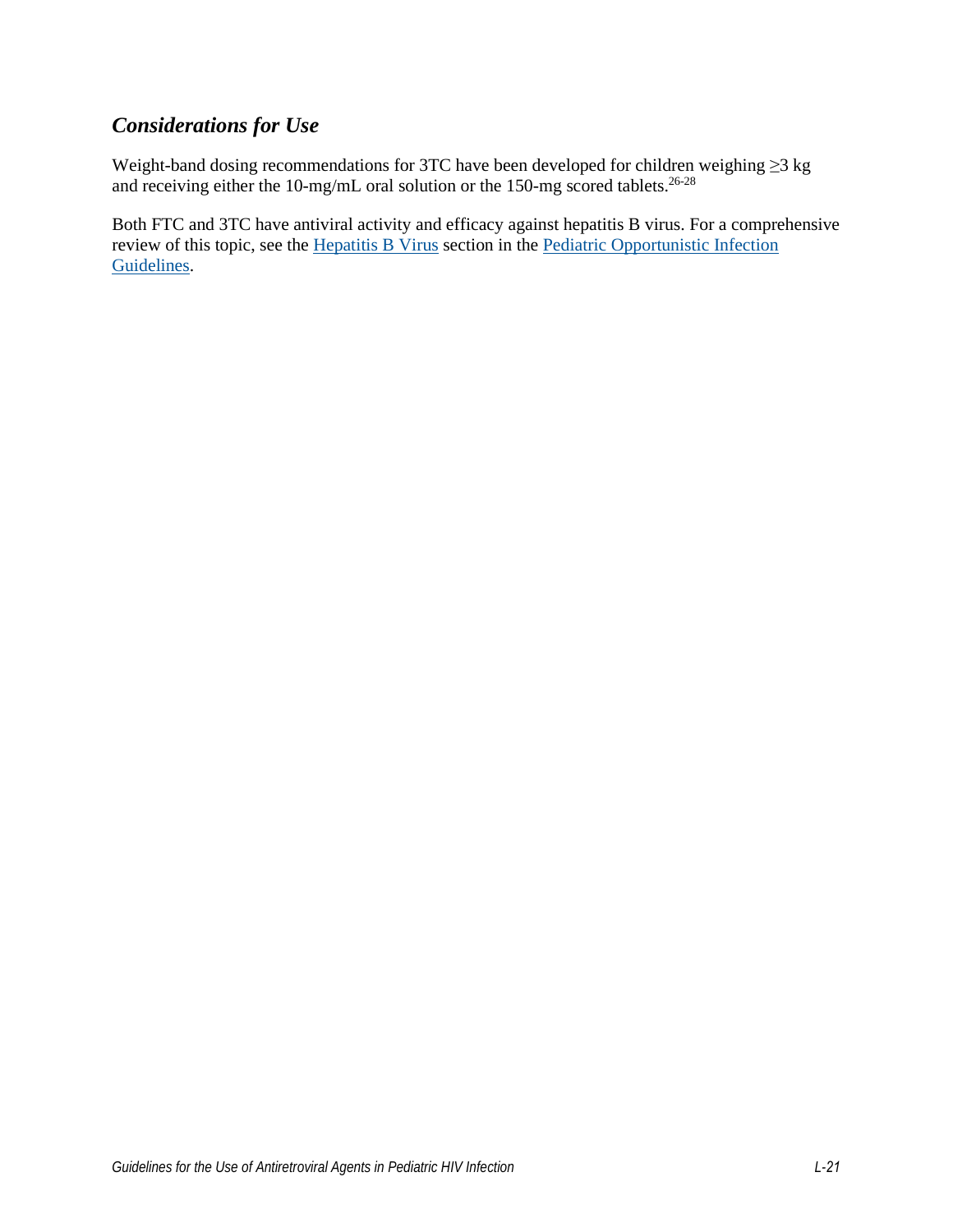### **References**

- <span id="page-8-0"></span>1. Anderson PL, Lamba J, Aquilante CL, Schuetz E, Fletcher CV. Pharmacogenetic characteristics of indinavir, zidovudine, and lamivudine therapy in HIV-infected adults: a pilot study. *J Acquir Immune Defic Syndr*. 2006;42(4):441-449. Available at: [http://www.ncbi.nlm.nih.gov/pubmed/16791115.](http://www.ncbi.nlm.nih.gov/pubmed/16791115)
- <span id="page-8-1"></span>2. Rokx C, Gras L, van de Vijver D, Verbon A, Rijnders B, ATHENA National Observational Cohort Study. Virological responses to lamivudine or emtricitabine when combined with tenofovir and a protease inhibitor in treatment-naive HIV-1-infected patients in the Dutch AIDS Therapy Evaluation in the Netherlands (ATHENA) cohort. *HIV Med*. 2016;17(8):571- 580. Available at: [http://www.ncbi.nlm.nih.gov/pubmed/26842457.](http://www.ncbi.nlm.nih.gov/pubmed/26842457)
- <span id="page-8-2"></span>3. Yang WL, Kouyos RD, Scherrer AU, et al. Assessing efficacy of different nucleos(t)ide backbones in NNRTI-containing regimens in the Swiss HIV Cohort Study. *J Antimicrob Chemother*. 2015;70(12):3323-3331. Available at: [http://www.ncbi.nlm.nih.gov/pubmed/26362944.](http://www.ncbi.nlm.nih.gov/pubmed/26362944)
- <span id="page-8-3"></span>4. Bergshoeff A, Burger D, Verweij C, et al. Plasma pharmacokinetics of once- versus twicedaily lamivudine and abacavir: simplification of combination treatment in HIV-1-infected children (PENTA-13). *Antivir Ther*. 2005;10(2):239-246. Available at: [http://www.ncbi.nlm.nih.gov/pubmed/15865218.](http://www.ncbi.nlm.nih.gov/pubmed/15865218)
- 5. Chadwick EG, Rodman JH, Britto P, et al. Ritonavir-based highly active antiretroviral therapy in human immunodeficiency virus type 1-infected infants younger than 24 months of age. *Pediatr Infect Dis J*. 2005;24(9):793-800. Available at: [http://www.ncbi.nlm.nih.gov/pubmed/16148846.](http://www.ncbi.nlm.nih.gov/pubmed/16148846)
- 6. Chaix ML, Rouet F, Kouakoussui KA, et al. Genotypic human immunodeficiency virus type 1 drug resistance in highly active antiretroviral therapy-treated children in Abidjan, Cote d'Ivoire. *Pediatr Infect Dis J*. 2005;24(12):1072-1076. Available at: [http://www.ncbi.nlm.nih.gov/pubmed/16371868.](http://www.ncbi.nlm.nih.gov/pubmed/16371868)
- 7. Krogstad P, Lee S, Johnson G, et al. Nucleoside-analogue reverse-transcriptase inhibitors plus nevirapine, nelfinavir, or ritonavir for pretreated children infected with human immunodeficiency virus type 1. *Clin Infect Dis*. 2002;34(7):991-1001. Available at: [http://www.ncbi.nlm.nih.gov/pubmed/11880966.](http://www.ncbi.nlm.nih.gov/pubmed/11880966)
- 8. LePrevost M, Green H, Flynn J, et al. Adherence and acceptability of once daily lamivudine and abacavir in human immunodeficiency virus type-1 infected children. *Pediatr Infect Dis J*. 2006;25(6):533-537. Available at: [http://www.ncbi.nlm.nih.gov/pubmed/16732152.](http://www.ncbi.nlm.nih.gov/pubmed/16732152)
- <span id="page-8-4"></span>9. Mirochnick M, Stek A, Acevedo M, et al. Safety and pharmacokinetics of nelfinavir coadministered with zidovudine and lamivudine in infants during the first 6 weeks of life. *J Acquir Immune Defic Syndr*. 2005;39(2):189-194. Available at: [http://www.ncbi.nlm.nih.gov/pubmed/15905735.](http://www.ncbi.nlm.nih.gov/pubmed/15905735)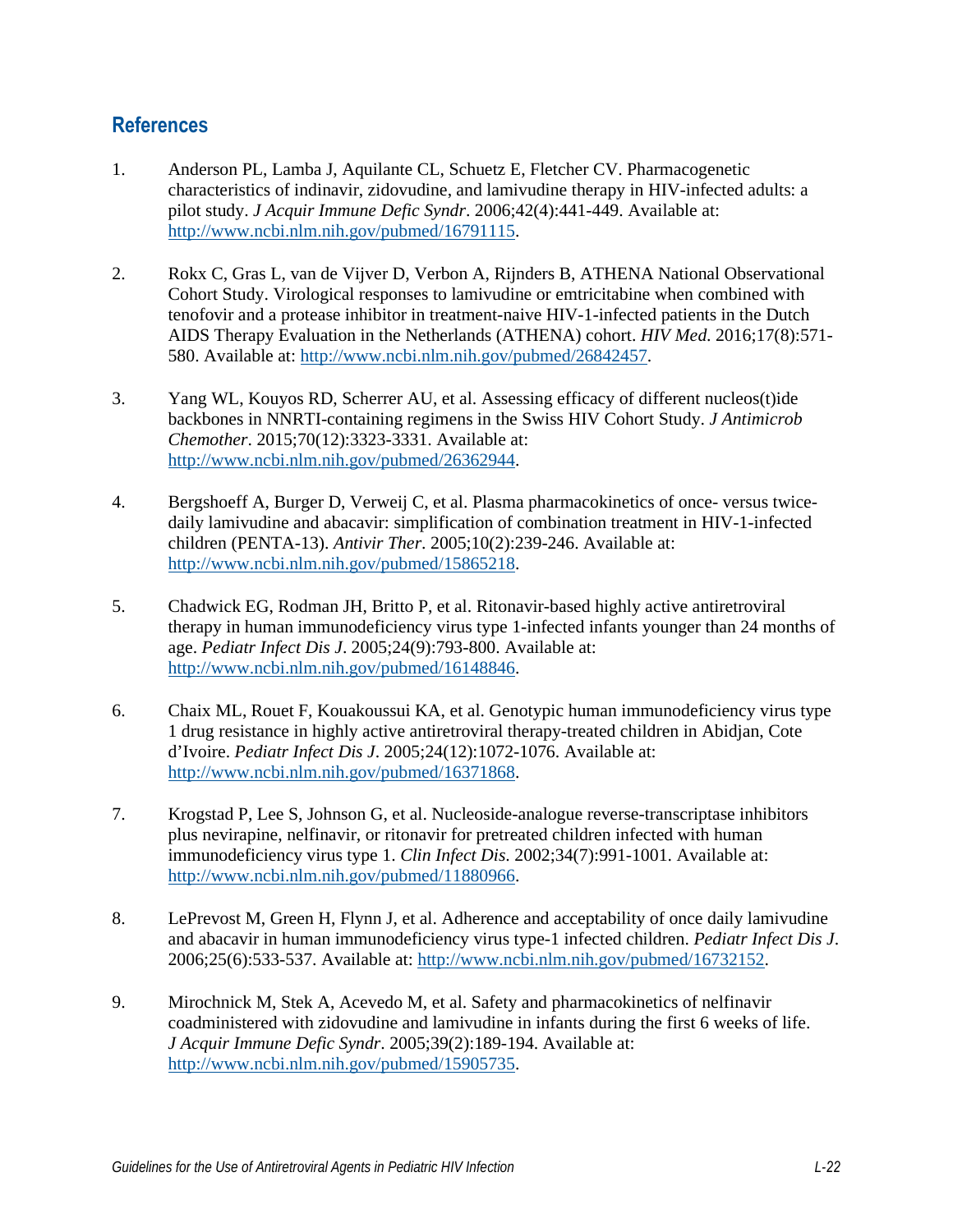- 10. Mueller BU, Lewis LL, Yuen GJ, et al. Serum and cerebrospinal fluid pharmacokinetics of intravenous and oral lamivudine in human immunodeficiency virus-infected children. *Antimicrob Agents Chemother*. 1998;42(12):3187-3192. Available at: [http://www.ncbi.nlm.nih.gov/pubmed/9835513.](http://www.ncbi.nlm.nih.gov/pubmed/9835513)
- 11. Nachman SA, Stanley K, Yogev R, et al. Nucleoside analogs plus ritonavir in stable antiretroviral therapy-experienced HIV-infected children: a randomized controlled trial. Pediatric AIDS Clinical Trials Group 338 Study Team. *JAMA*. 2000;283(4):492-498. Available at: [http://www.ncbi.nlm.nih.gov/pubmed/10659875.](http://www.ncbi.nlm.nih.gov/pubmed/10659875)
- 12. Scherpbier HJ, Bekker V, van Leth F, Jurriaans S, Lange JM, Kuijpers TW. Long-term experience with combination antiretroviral therapy that contains nelfinavir for up to 7 years in a pediatric cohort. *Pediatrics*. 2006;117(3):e528-536. Available at: [http://www.ncbi.nlm.nih.gov/pubmed/16481448.](http://www.ncbi.nlm.nih.gov/pubmed/16481448)
- <span id="page-9-0"></span>13. Green H, Gibb DM, Walker AS, et al. Lamivudine/abacavir maintains virological superiority over zidovudine/lamivudine and zidovudine/abacavir beyond 5 years in children. *AIDS*. 2007;21(8):947-955. Available at: [http://www.ncbi.nlm.nih.gov/pubmed/17457088.](http://www.ncbi.nlm.nih.gov/pubmed/17457088)
- <span id="page-9-1"></span>14. Tremoulet AH, Capparelli EV, Patel P, et al. Population pharmacokinetics of lamivudine in human immunodeficiency virus-exposed and -infected infants. *Antimicrob Agents Chemother*. 2007;51(12):4297-4302. Available at: [http://www.ncbi.nlm.nih.gov/pubmed/17893155.](http://www.ncbi.nlm.nih.gov/pubmed/17893155)
- <span id="page-9-2"></span>15. Tremoulet AH, Nikanjam M, Cressey TR, et al. Developmental pharmacokinetic changes of lamivudine in infants and children. *J Clin Pharmacol*. 2012;52(12):1824-1832. Available at: [http://www.ncbi.nlm.nih.gov/pubmed/22180560.](http://www.ncbi.nlm.nih.gov/pubmed/22180560)
- <span id="page-9-3"></span>16. Mirochnick M, Nielsen-Saines K, Pilotto JH, et al. Nelfinavir and lamivudine pharmacokinetics during the first two weeks of life. *Pediatr Infect Dis J*. 2011;30(9):769- 772. Available at: [http://www.ncbi.nlm.nih.gov/pubmed/21666540.](http://www.ncbi.nlm.nih.gov/pubmed/21666540)
- <span id="page-9-4"></span>17. Choi SY, Li F, Florian J, Seo SK. Lamivudine and abacavir clinical summary review. 2014. Available at: [http://www.fda.gov/downloads/Drugs/DevelopmentApprovalProcess/DevelopmentResources](http://www.fda.gov/downloads/Drugs/DevelopmentApprovalProcess/DevelopmentResources/UCM446104.pdf) [/UCM446104.pdf.](http://www.fda.gov/downloads/Drugs/DevelopmentApprovalProcess/DevelopmentResources/UCM446104.pdf)
- <span id="page-9-5"></span>18. Adkison K, Wolstenholme A, Lou Y, et al. Effect of sorbitol on the pharmacokinetic profile of lamivudine oral solution in adults: an open-label, randomized study. *Clin Pharmacol Ther*. 2018;103(3):402-408. Available at: [https://www.ncbi.nlm.nih.gov/pubmed/29150845.](https://www.ncbi.nlm.nih.gov/pubmed/29150845)
- <span id="page-9-6"></span>19. Bouazza N, Hirt D, Blanche S, et al. Developmental pharmacokinetics of lamivudine in 580 pediatric patients ranging from neonates to adolescents. *Antimicrob Agents Chemother*. 2011;55(7):3498-3504. Available at: [http://www.ncbi.nlm.nih.gov/pubmed/21576443.](http://www.ncbi.nlm.nih.gov/pubmed/21576443)
- <span id="page-9-7"></span>20. Paediatric European Network for Treatment of AIDS. Pharmacokinetic study of once-daily versus twice-daily abacavir and lamivudine in HIV type-1-infected children aged